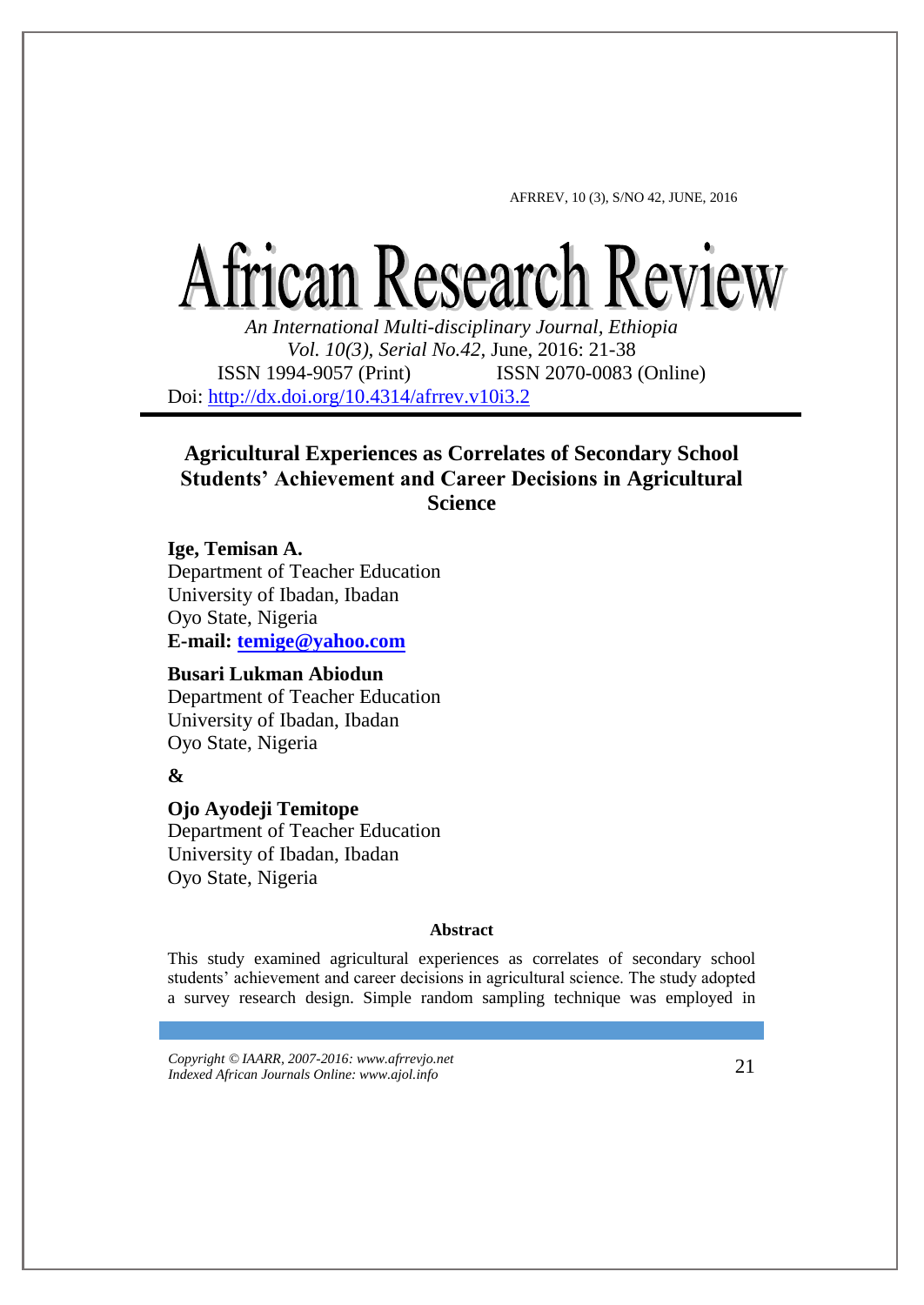selecting six hundred (600) senior secondary schools (SS II) Agricultural Science Students. Instruments used were Career Decision Questionnaire, Agricultural Experience Questionnaire and Students Achievement Test in Agriculture. Four research questions were raised to guide the study. Data was analysed using Pearson Product Moment Correlation and Multiple regression. The results revealed that poultry, fishery and cashew farming had significant correlation with students' achievement (r=- 0.093, -0.127 and -0.127) and career decision (r=-0.155, -0.136 and -.132) in Agricultural Science respectively. The findings showed that there were significant joint contributions of agricultural experiences to students' achievement ( $F_{(3,600)} = 3.992$ ; P < 0.05) and career decision ( $F_{(3,600)} = 22.807$ ; P < 0.05) in Agricultural Science. The findings further revealed that fishery  $(β = -0.79)$  was the greatest predictor of students' achievement in agriculture while poultry ( $\beta$  = -0.333) mostly predicted students career decision in Agricultural Science. It was recommended that curriculum planners should systematically introduce agricultural science experiences (poultry, fishery and cashew farming) into the curriculum content of all the Secondary School Students and it should not be streamlined to only science students alone because of its educational value and it relevance to the needs of the learner and society as a whole.

**Key Words***:* Agricultural experiences, achievement, career decision in Agricultural Science

# **Introduction**

Agriculture is introduced into the curriculum content of secondary schools because of its educational value and relevance to the needs of the individual learner and society as a whole (Ogunleye, 2002). Agriculture as one of the science subjects at the secondary school level is an important subject and an instrument per excellence for self-reliance, it is also needed as a pre requisite to study disciplines such as veterinary medicine, agricultural engineering, fishery, animal/livestock production, forestry among others.

Agriculture is an important occupation in Nigeria with over 70% of her population depending on it directly or indirectly for livelihood. It provides the bulk of employment, income and food for the rapidly growing population as well as supplying raw materials for agro-based industries. World current agricultural production has an average growth rate of 1.8% as compared to the 3% in the 1960s and therefore at a lesser pace than the demographic growth. The World Bank has shown that in Sub-Saharan Africa (to which Nigeria belongs) the annual food increase needs to reach 4%, that is more than double the current figure in order to achieve food security (International Bank for Reconstruction and Development, IBRD, 1989). It is further suggested that this can be reached through a significant progress in plant and animal

*Copyright © IAARR, 2007-2016: www.afrrevjo.net Indexed African Journals Online: www.ajol.info* 22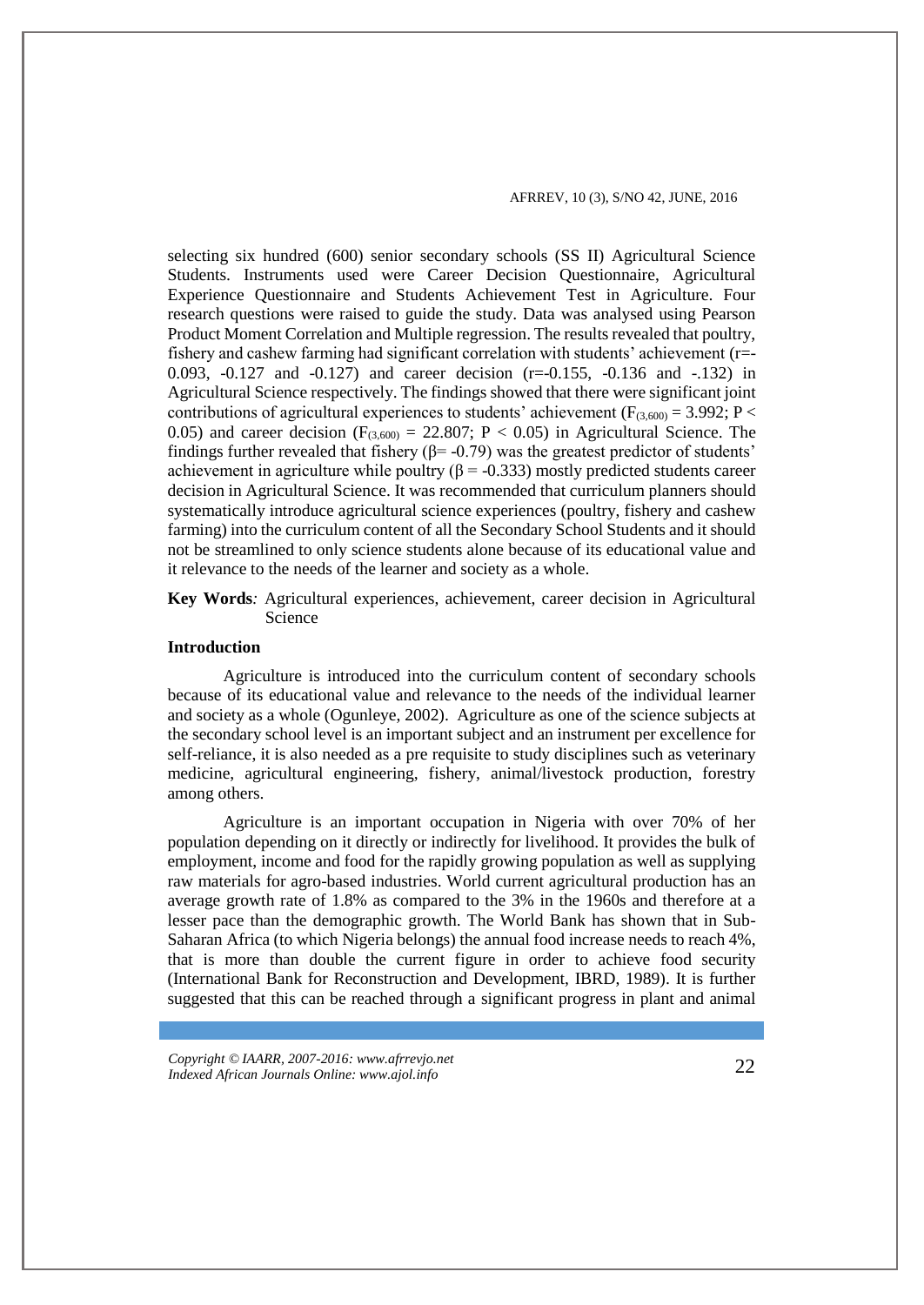breeding that plays a key role in the development of the agricultural sector as well as a significant impact using appropriate farm mechanization (Pawlak, Pellizzi and Fiala, 2002).

Agriculture is an important contributor to the Nigerian economy and its contribution to the nation and humanity cannot be over emphasized. However, it has been observed that the attitude of students towards studying it is not encouraging at all. Student performances in external examinations as well as the low enrolment of students in Agricultural Science have been very poor and discouraging in recent past. (West Africa Examination Council Chief Examiner report 2009). Hence the need for investigating the causes of this phenomenon which may have far reaching effects as it may affect the technological breakthrough needed by our country (Betz and Taylor, 2006). Approximately 4000 employment opportunities go unfilled because of few graduates with expertise in agriculture, natural resources, veterinary medicine, and closely aligned fields (Arrington and Hoover, 2004).

The Chief examiners report of 2008-2012 on Agricultural science reveals that there was no improvement of candidates when compared to previous year according to (Abimbola and Balschweid, 2013). This situation has affected the educational pursuits and aborted the ambition of many candidates who aspired to study professional courses like agricultural engineering and agricultural education. Several studies have been conducted in and outside Nigeria to investigate the causes of students under achievement in agriculture and other science subjects. According to (Adegoke, 2002), the most recurring factors in all reports include inadequate teaching strategies employed by the teachers, and also according to Usman and Memeh (2007), the factors that negatively affect agricultural science achievement include students' background, students' lack of interests, students' negative attitude towards agriculture, teacherrelated factors like poor teacher preparation, unqualified Agricultural science teachers, inadequate instructional materials, poor teaching methods and lack of exposure to different agricultural experiences. General observation indicated that students perform poorly in agriculture and the WAEC Chief Examiner's report (2009) attributed the poor performance to agricultural practical.

Therefore, from the above, it can be seen clearly that students need to be well exposed to laboratory activities and agricultural experiences early enough to have a good understanding of agricultural concepts and be able to guide against all the simple mistakes and errors committed during external examinations. According to Adane and Adams (2011) laboratory activities are characteristic features of science teaching at all level of education. Croom (2001) claims that practical works is an indispensable part in the teaching and learning of agriculture. In WAEC chief examiners report 2003, it was also reported that candidates lost marks due to their lack of exposure to agricultural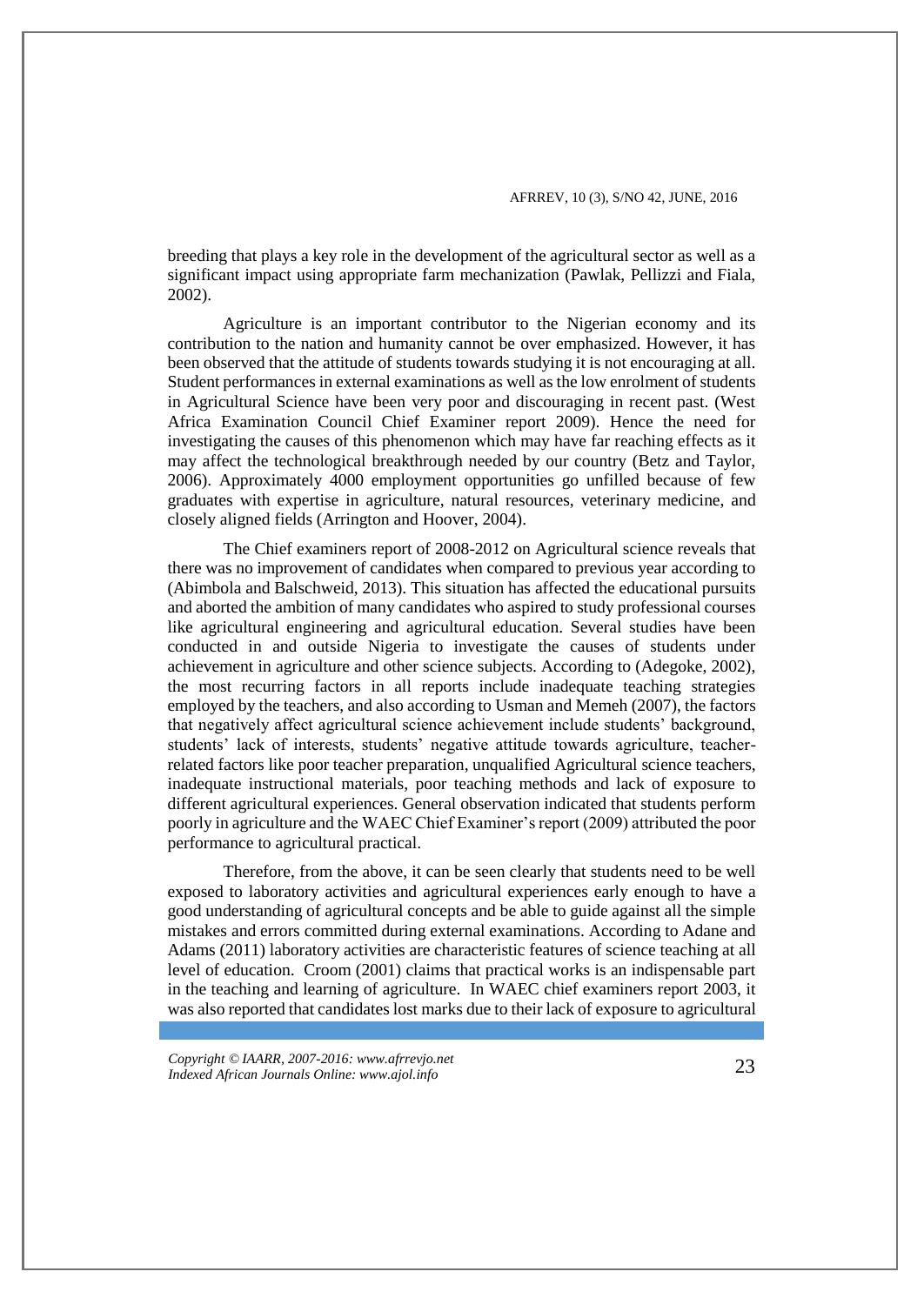experiences such as fishery, poultry management, plantation farming, forestry, arable crop production among others. To solve these problems, teachers should be encouraged by means of sponsorship to expose the agricultural science students to those agricultural experiences and workshops that will expose them to more knowledge and increase their interest to continue in agricultural science fields. In addition, instructional materials should be provided by schools or improvised by teachers, for effective teaching and learning.

Adolescence is a critical period where decisions about future careers develop (Ogunleye, 2002). According to Gati and Saka, (2001) it is also a time when children develop knowledge about themselves, which fosters their decisions regarding their career options. The awareness of self in adolescence leads to self-efficacy around career decisions and consequently, personally satisfying career choices setting the stage for success into adulthood as indicated by Bandura, Barbaranelli, Caprara, and Patorelli, (2001). Bandura et al. (2001) stated that "Perceived self-efficacy is posited as a pivotal factor in career choice and development". Hence, effective career education programs are essential in aiding student progress toward satisfactory career choice and forming a career identity (Conroy, Scanlon, and Kelsey, 1998). Julian (1999) reported that secondary school students found it difficult to gather information on careers and lacked clarity on the career decision process. As a result, many adolescents leave their high school experience with indecision about their future careers (Vidal-Brown and Thompson, 2001).

Kanaimba (2009) noted that great priority should be placed on agricultural sector due to its strong backward and forward linkages with the rest of the economy.

Presently in Africa, most families reside in urban, suburban cities and communities which have made most children removed from farms and agriculture in general. Most youth lack knowledge on agriculture and have a narrow perception of associated career opportunities. Among many reasons, agricultural extension was introduced to promote agriculture among future generations. These are learning events which are mostly experiential and consist of exhibitions mounted by volunteers from various fields of agricultural production. The event features many educational stations displaying and demonstrating animals, equipment, plants products and how they were manipulated to bring high productivity. The agricultural extension is an initiative that gives the ministry, farmers and stakeholders the opportunity to showcase their products, latest technologies and models of good practices for possible replication (Phipps, Osborne, Dyer and Ball, 2008).

Agricultural educators build their entire educational programs on the philosophical foundation of experiential learning and commonly describe their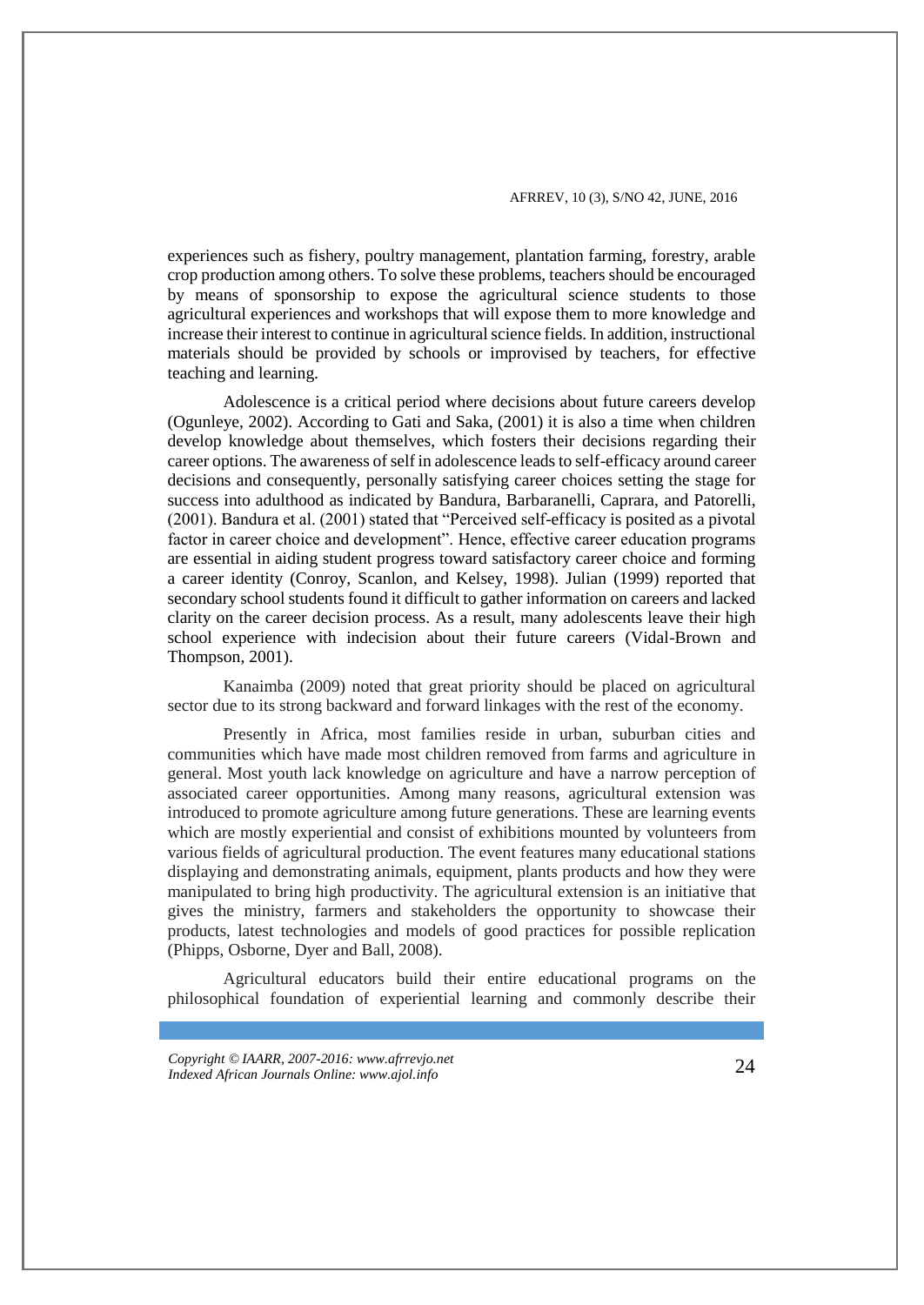instruction as practical, applied, and hands-on as indicated by (Neil, 2003). Experiential learning through events such as agricultural extension has various dimensions such as real experience, concrete experience, reflective thinking, observational learning, abstract conceptualization, active experimentation and teacher-as-facilitator according to (Herbert, 1995). According to Boud and Miller (1996) the distinguishing features of experience-based learning comprise of earlier events in the life of the learner, current life events, or those arising from the learner's participation in activities implemented by teachers and facilitators. Cheek, Arrington, Carter and Randell (1994) described experiential learning as practicing in a real situation, modelling appropriate behaviours and procedures, receiving appropriate feedback and reinforcement, and providing opportunities to apply knowledge in new situations. Experiential learning increases critical thinking and empowers students with greater responsibility after being engaged in activities or events that left them being equipped with experience due to prior knowledge.

In Africa Neil (2003) reported that, there has been less emphasis on agricultural education in primary and secondary curricula. This makes it difficult for student to take agricultural based careers, hence development of negative attitudes towards agriculture due to lack of knowledge. Attitude has been reported to be central in assessing perceptions, as it consists of affective dimension - an individual's feelings about the attitude object; cognitive – an individual's knowledge about the individual's predisposition to act towards the subject in a particular way (Steele, 1997).

Students achieve the desired outcomes in an agricultural experience through developing beliefs and attitudes around the industry of agriculture. Simply exposing students to more diverse agricultural subject matter can improve their disposition toward the agriculture industry as a potential career option (Opara, 2006). Career decision outcomes result from students experiencing educational opportunities and acquiring knowledge to form attitudes which lead to decision-making behaviour concerning careers as indicated by (Dewey, 2008). Therefore, it is important for students to have the opportunity to not only learn about career options but to take steps to plan educational opportunities directing them toward a career (Hughey and Hughey, 1999). These educational opportunities according to (Phipps et al, 2008) can be facilitated through the complete agricultural education programs because of the curricular and developmental focus on the individual. Considering the increasing demand for people with expertise in agriculture, food systems, and natural resources through 2015 (Goecker, Smith, and Goetz, 2007) shared that the secondary agriculture programs will need to nurture the career decision process for tens of thousands of students. However, the empirical evidence supporting the success of these programs' vocational/career thrust is not clear. Thus, it is important to determine whether or not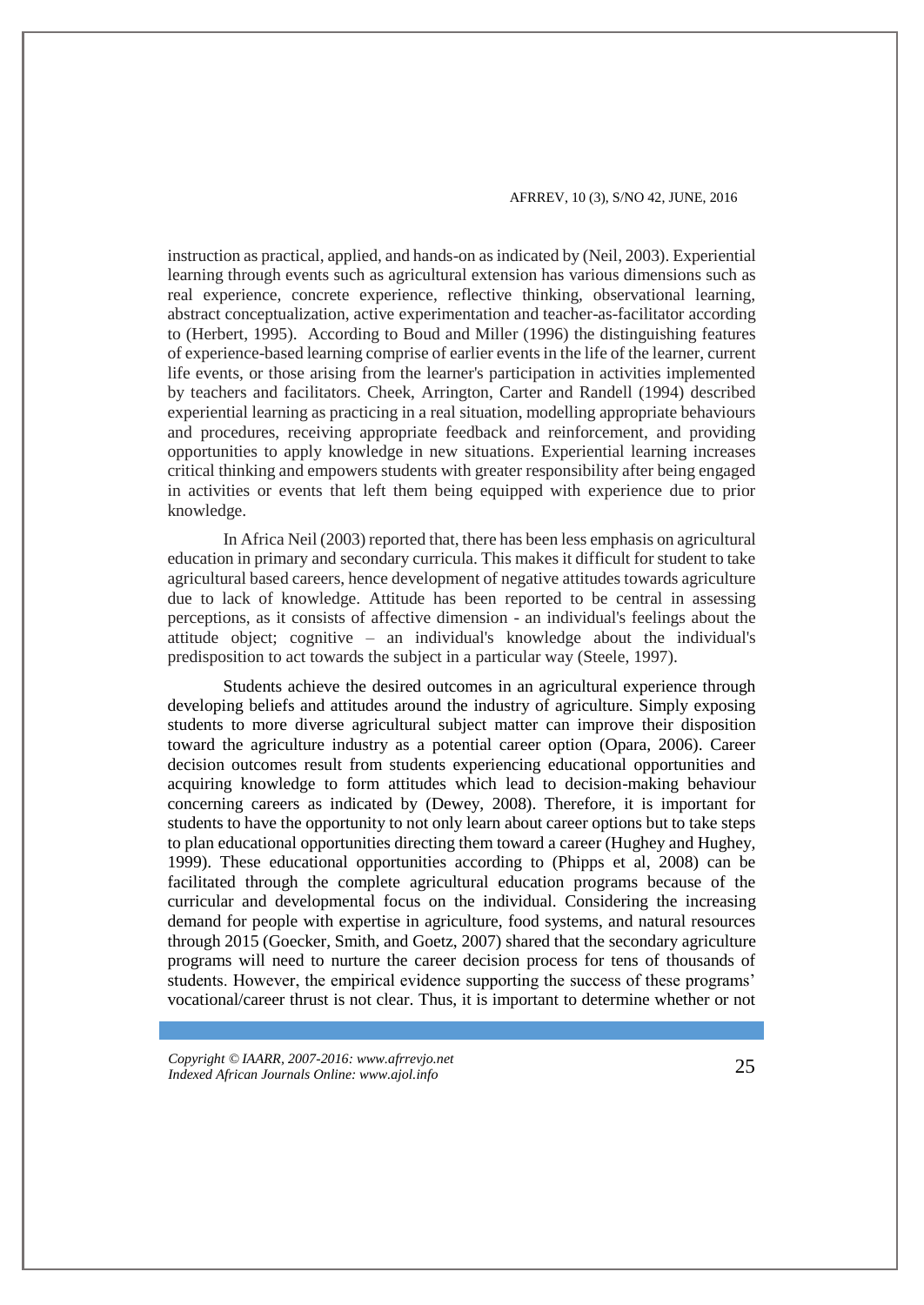students are being prepared to make career decisions and if there is evidence identifying which activities in agricultural education facilitate that preparation.

In addition to programme activities in agricultural education, an identification of factors that students perceive to influence their career decisions could also be important for teachers of agriculture in secondary schools to reference when developing educational opportunities. Educational experiences are not the only influence on students; however, as concluded by Gianakos, (1999) influences on students' career decisions can be extended to interactions with identified influential individuals. Considering the career-directed activities in which secondary school agricultural students participate, students should be prepared to identify both the program activities and the people that influenced them the most. Agriculture is a branch of science which can be taught and learnt effectively if teaching involves 'hands on', and 'minds on' activities or learner centred rather than lecture method or 'chalk and talk' method which is teacher centred, theoretical, boring, disconnected or artificial. In line with this, the senior secondary school curriculum recommends the use of discovery or enquiry approach of teaching agriculture with emphasizes learner involvement in practical work. This study, therefore, examined agricultural experiences as correlates of secondary school students' achievement and career decisions in agricultural science.

#### **Statement of the Problem**

Observation and reports from examining bodies revealed that a high percentage of secondary school students continue to perform poorly in agricultural sciences examinations. The poor performances continue to generate much concern among parents, teachers, students and other stakeholders in the education sector. Several factors have been adduced to be responsible for these trends, such as agricultural experiences of secondary school students which may influence their level of achievement and attitude to career decision. This study, therefore, investigated agricultural experiences as correlates of secondary school students' achievement and career decision in agricultural science.

#### **Research Questions**

- 1. What is the relationship between Agricultural experiences (fishery, poultry and cashew farming) and (a) students' academic achievement in Agriculture Science? (b) students' career decision in Agricultural Science?
- 2. What is the joint contribution of agricultural experiences (fishing, poultry and cashew farming) on (a) students' academic achievement in Agriculture Science? (b) students' career decision in Agricultural Science?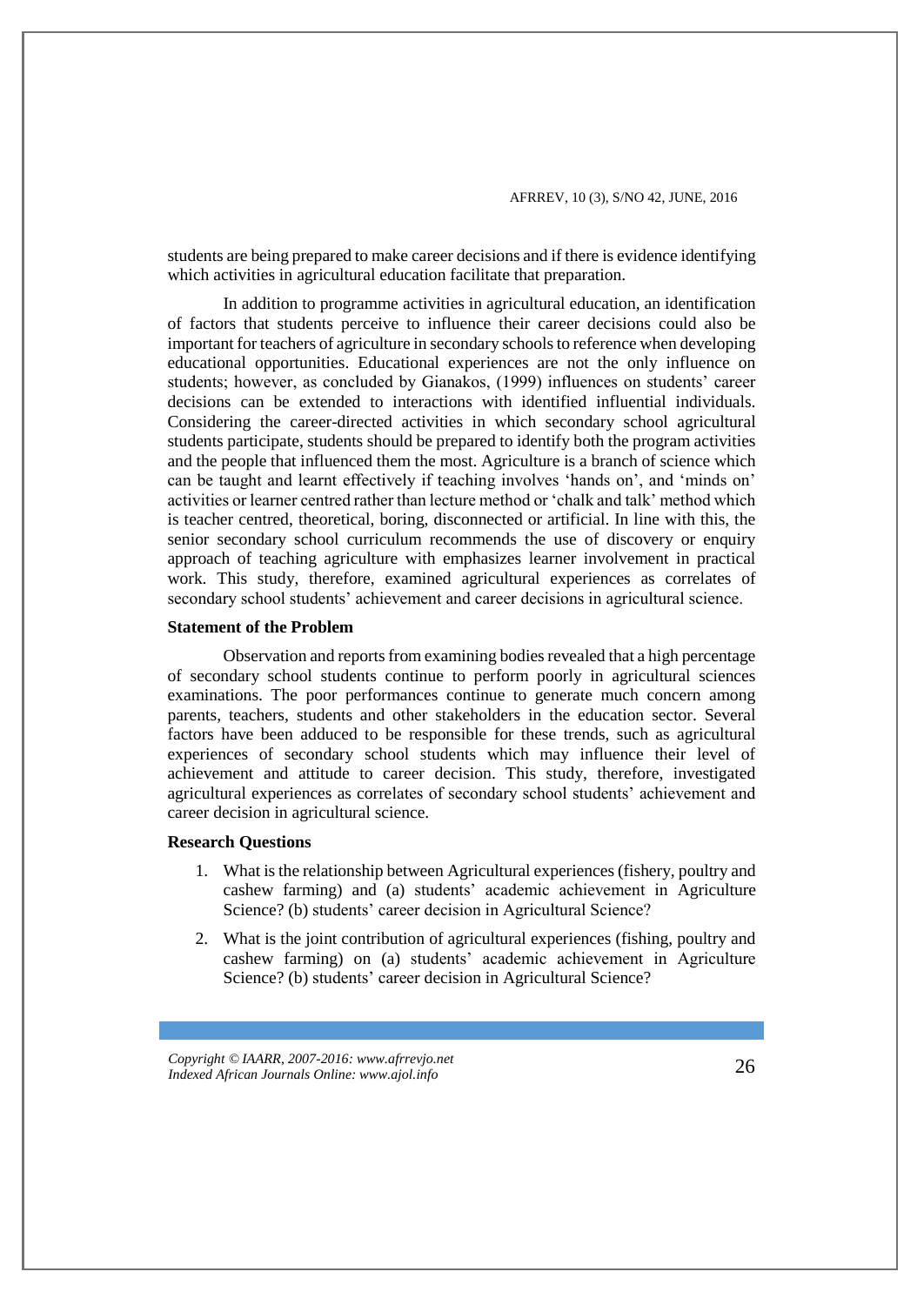- 3. What is the relative contribution of Agricultural experiences (poultry, fishery and cashew farming) on (a) students' academic achievement in Agriculture Science? (b) students' career decision in Agricultural Science?
- 4. Which of the agricultural experiences (fishing, poultry and cashew farming) will predict (a) students' academic achievement in Agriculture Science? (b) students' career decision in Agricultural Science?

# **Methodology**

**Research Design:** This study adopted a descriptive survey of correlational type. Senior secondary school two students (SS2) offering Agricultural Science drawn from six public senior secondary schools in Oorelope Local Government Area were involved in the study. This local government area was stratified into two constituencies; three public secondary schools were randomly selected from each constituency. A total sample of 600 students took part in the study.

**Research Instruments:** Four research instruments were used for the collection of data. They are:

- 1. Career Decision Questionnaire (CDQ)
- 2. Agricultural Experiences Questionnaire (AEQ)
- 3. Students Achievement Test in Agriculture (SATA).

**Career Decision Questionnaires (CDQ):** The Career Decision Questionnaires (CDQ) was designed to evaluate students' opinion about their choice of career based on these Agricultural experiences (fishery, poultry and cashew farming). It is made up of three parts (A, B and C). Part A contains personal data and variables related to students, while part B consists of items relating to choice of career in agricultural science and part C contains 20 items placed on a four-point Likert-scale of Strongly Agree(SA), Agree(A), Disagree(D), Strongly Disagree(SD).

The researchers gave the instrument to two science lecturers in the department of teacher education, faculty of education, university of Ibadan who helped to establish its content and face validity. It was subjected to trial testing by administering it to 40 SSII students from a school that was not part of the main study to determine its reliability. The reliability of the instrument was done using Cronbach alpha and the reliability index of 0.78 was obtained.

**Agricultural Experiences Questionnaire (AEQ)**: Agricultural Experiences Questionnaire (AEQ) was designed to assess students' agricultural experiences. It is made up of two parts (A and B). Part A contains personal data and factors related to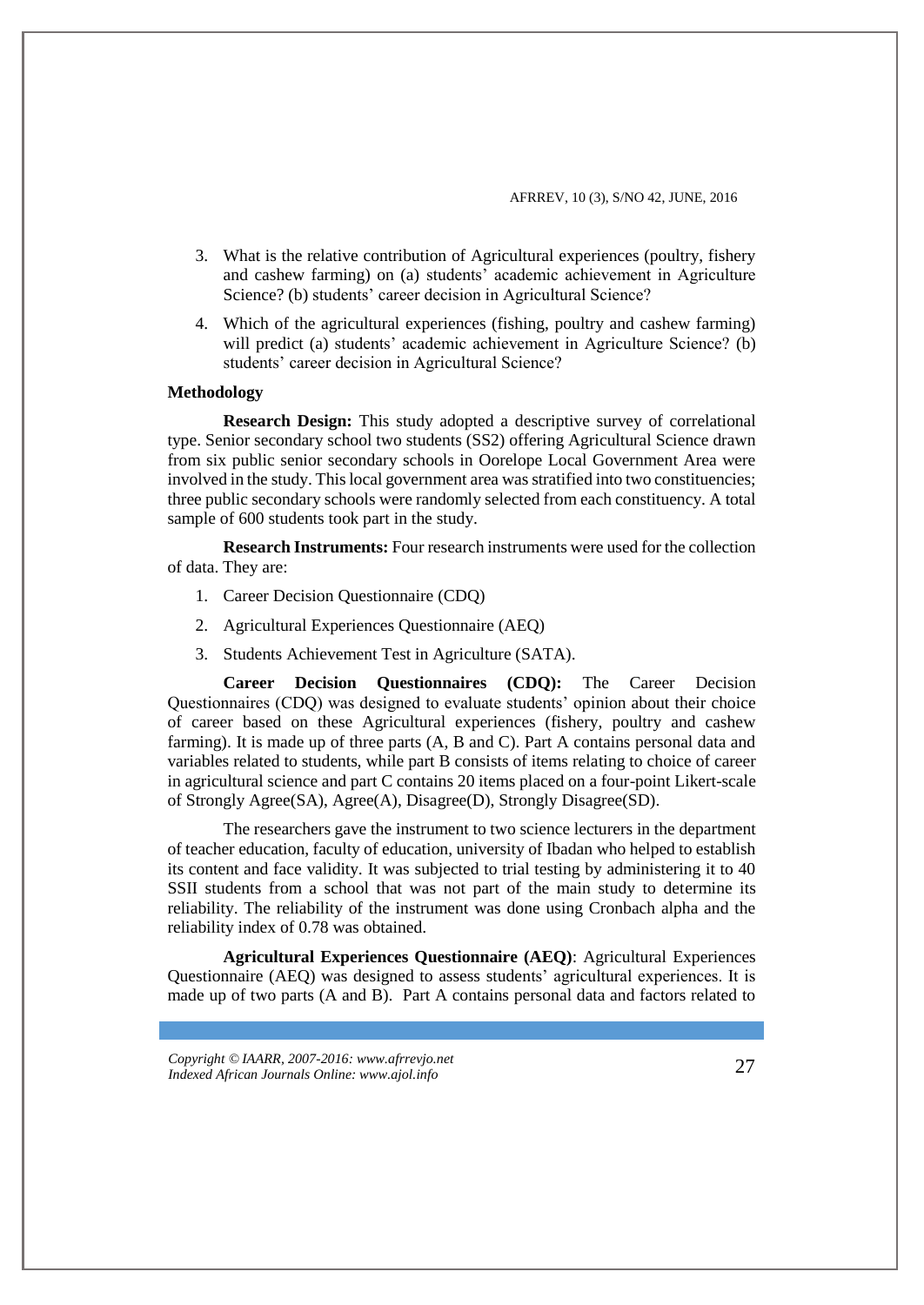students, while part B consists of 30 items placed on a four-point Likert-scale of Strongly Agree(SA), Agree(A), Disagree(D), Strongly Disagree(SD) to test students' agricultural experiences. Face and content validity of the instrument was established. It was trial tested on 40 SSII students from school that were not part of the study. The reliability of the instrument was done using Cronbach alpha and the reliability index of 0.76 was obtained.

**Students Achievement Test in Agriculture (SATA):** The researchers used the students' achievement test to measure the student performance in agricultural experiences. The test consists of thirty (30) questions ten questions each from poultry, fishing and cashew farming. The reliability of the instrument was done using Kuder-Richardson Formula 20 (KR20) and the reliability index of 0.78 was obtained.

Data collected were analysed using descriptive statistics of mean, standard deviation and Inferential statistics of Pearson product moment correlation and Multiple regression at 0.05 level of significance.

# **Results**

**Research Question 1a:** What is the Relationship between Agricultural experiences (Fishery, Poultry and Cashew farming) and students' academic achievement in Agricultural Science?

Table 1 Shows that the correlation between poultry management, fishery production and cashew farming (r=-0.093, P<0.05), (r= -0.127; r=<0.05) and (r= -0.127; r=<0.05) were significant on student achievement in Agricultural Science respectively. This implies poultry management, fishery production and cashew farming were related to student achievement in Agricultural Science.

**Research Question 1b:** What is the relationship between agricultural experiences (Fishery, Poultry and Cashew farming) and students' career decision in Agricultural Science?

Table 2 shows that the correlation between poultry management, fishery production and cashew farming  $(r=0.155, P<0.05)$ ,  $(r=-0.136; r=<0.05)$  were positively significant on students' career decision in Agricultural Science. The correlation of cashew farming  $(r= -.132, P<0.05)$  was negative with students' career decision in Agricultural Science.

**Research Question 2a:** What is the joint contribution of agricultural experience (Fishery, Poultry and Cashew farming) on students' academic achievement in Agricultural Science?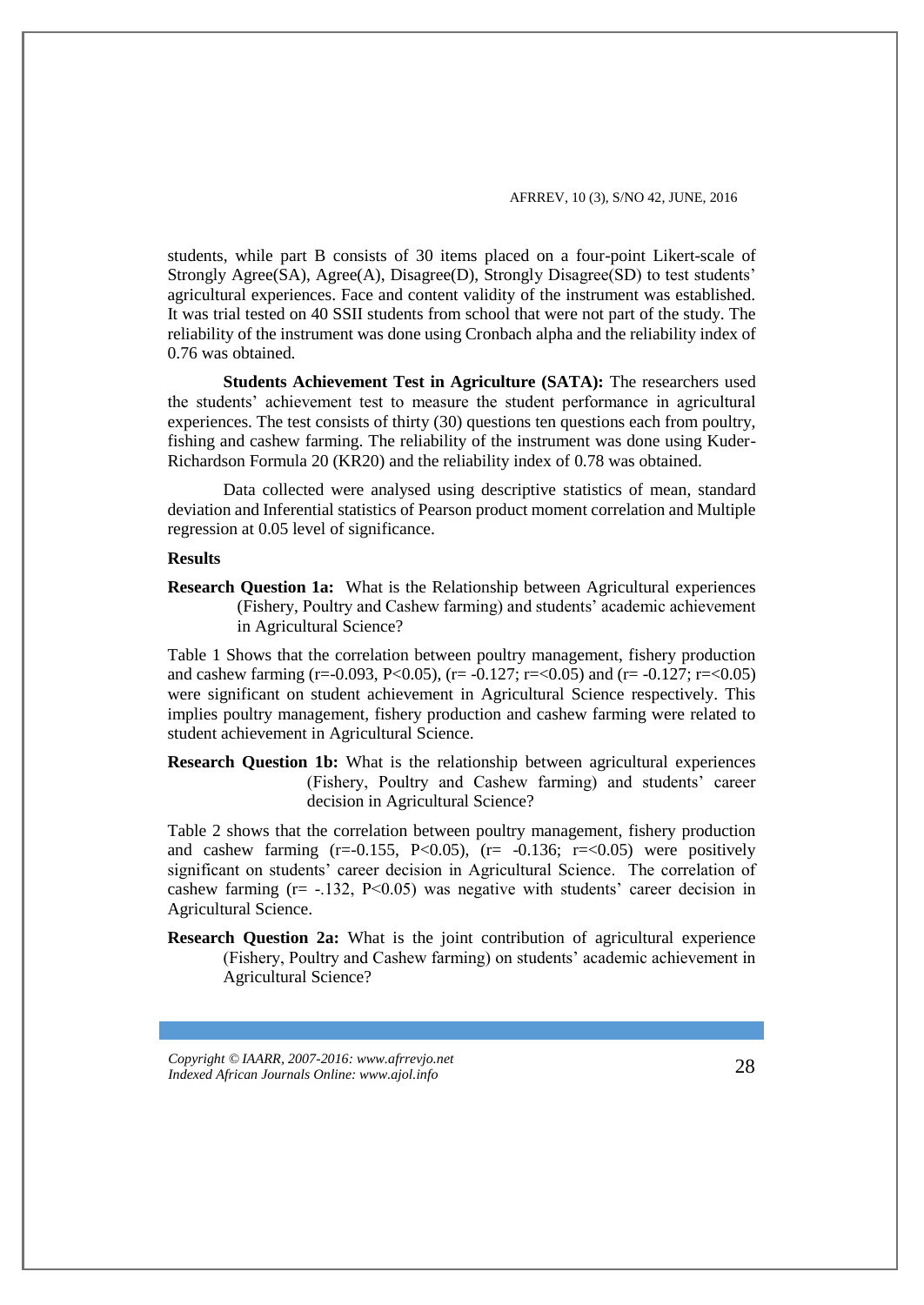Table 3 shows that there is a significant joint contribution of agricultural experiences (Fishery, Poultry and Cashew Farming) on Students academic achievement in agricultural science. Thus, agricultural experience accounted for 1.5% of the total variance in the student academic achievement (Adjusted  $R^2 = .015$ ). This joint relationship is shown to be significant  $(F_{(3,600)} = 3.992; P < 0.05)$ . This implies that agricultural experiences (fishery, poultry and cashew farming) significantly contributed to students' academic achievement in agricultural science.

**Research Question 2b:** What is the joint contribution of Agricultural experience (Fishing, Poultry and Cashew farming) to students' career decision in Agricultural Science?

**Table 4 s**hows that there is significant joint contribution of the Agricultural experiences (Fishery, Poultry and Cashew farming) on Students' career decision in agricultural science  $(R = .320a)$ .

Thus, agricultural experiences accounted for 9.8% of the total variable in the Students career decision in Agricultural Science (Adjusted  $R^2 = 0.098$ ). This joint relationship is shown to be significant ( $F_{(3,600)} = 22.807$ ; P< 0.05). This implies that the students' agricultural experiences significant jointly contributed to the students' career decision in agricultural science.

**Research Question 3a:** What is the relative contribution of agricultural experiences (Poultry, Fishery and Cashew Farming) to students' achievement in Agricultural Science?

Table 5 revealed that all the independent variables Poultry ( $\beta$  = -.024; t = -.498; p < 0.05, Fishery (β = - .079; t = - 1.505; p < 0.05) and Cashew farming (β = - .0.06 2; t = 1.261;  $P < 005$ ) had relative contributions to students' achievement in agricultural science. This implies, that there is relative contribution of independent variables on students' achievement in agricultural science.

**Research Question 3b:** What is relative contribution of agricultural experiences (Fishery, Poultry and Cashew farming) to students' career decision to agricultural science?

Table 6 reveals that all of the independent variables Poultry ( $\beta$  = -.333 t = 3.837; P < 0.05), fishery  $\beta = .179$  t = 4.453, P < 0.05) and cashew farming  $(\beta = .224; t = -7.052; P$ < 0.05) had relative contributions to students' career decision in Agricultural Science. This implies, that there is relative contribution of independent variables on students' career decision in Agricultural Science.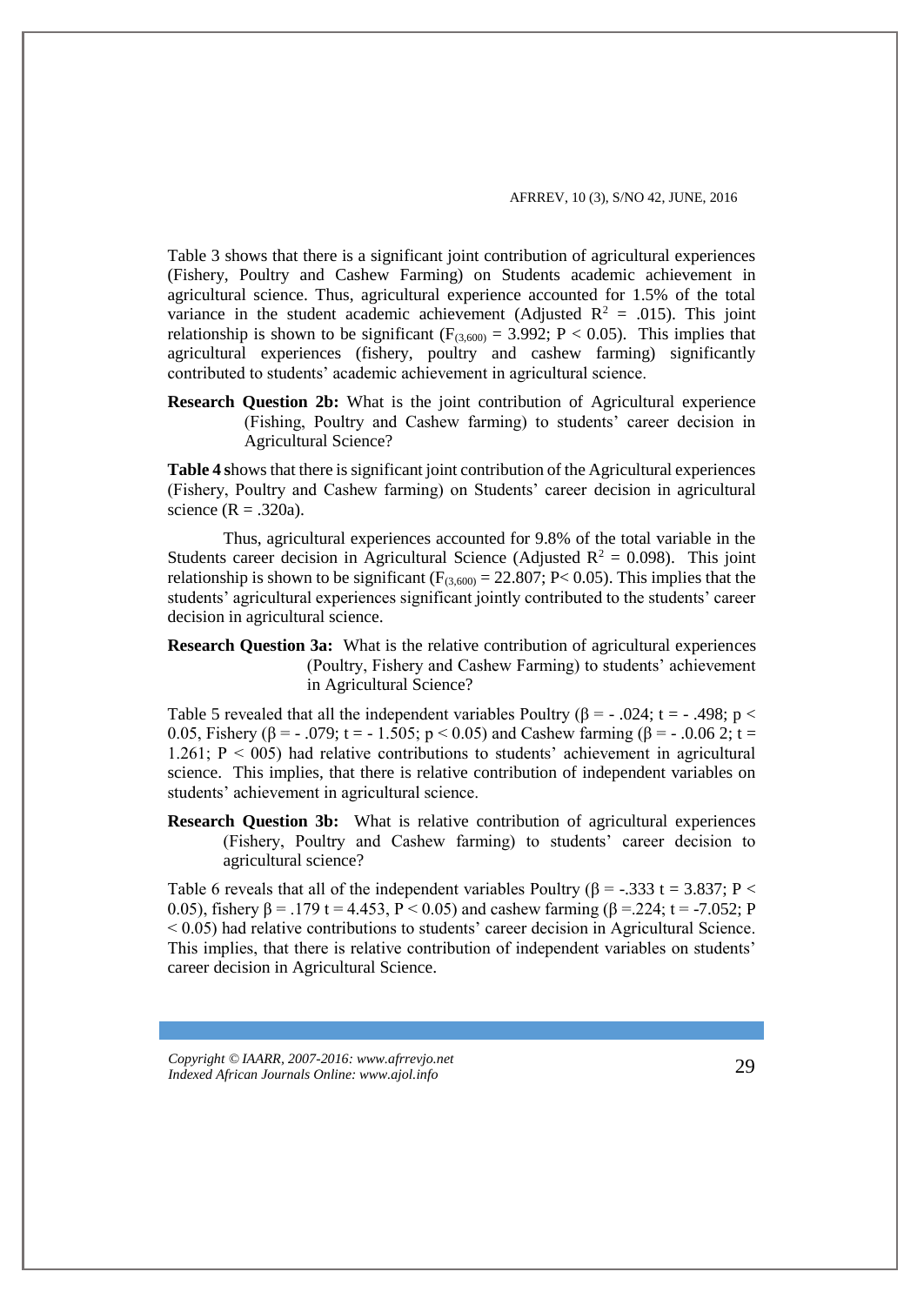# **Research Question 4a:** Which of the Agricultural experiences (Fishing, Poultry and Cashew farming) mostly predict students' achievement in Agricultural Science?

Table 5 revealed that Fishery ( $\beta$ = -.79; t= -1.505; P<0.05) predicted students' achievement in Agricultural Science most, followed by Cashew farming  $(\beta = -0.062; t = -1.261; P < 0.05)$ while Poultry ( $\beta = 0.24$ ; t+ -495; P<0.05) was the least variable that predicted their achievement. Therefore, all the independent variables predicted students' achievement in Agricultural science. The prediction equation is given by

 $Y = 24.099 - .036 x_1 - .117 x_2 - .078 x_3$ 

 $x_1$  = poultry;  $x_2$  = fishery;  $x_3$  = cashew farming

Where  $Y =$  achievement score in Agricultural Science.

**Research Question 4b:** Which of the agricultural experience (Poultry, fishery and cashew farming) will predict students career decision in Agricultural Science.

Table 6 revealed that poultry  $(β = -0.333 t = 3.837; P < 0.05)$  predicted students career decision in Agricultural Science most, followed by cashew farming  $(\beta = 224; t = -7.052;$ P < 0.05) while fishery ( $\beta$  = .179 t = 4.453, P < 0.05) was the least variable that predicted students' career decision in Agricultural Science. The prediction equation is given by

 $Y = 54.351 + .366X_1 + .454X_2 - .569X_3$ 

Where  $Y =$  Career Decision in Agricultural Science

 $X_1$ =Poultry;  $X_2$ = Fishery and  $X_3$ = Cashew Farming

#### **Discussion**

The finding shows that there is a significant relationship between agricultural experiences (poultry, fishery and cashew farming) and students' achievement in Agricultural Science. This might be as a result of the fact that students' exposure to these agricultural experiences opportune them to practically interact with their prescribed agricultural texts and real life situations. The result of this is in agreement with the finding of findings of kitsantas (2002) who reported that agricultural experiences (poultry, fishery and cashew farming) relates to academic achievement because they provide specific performance standards by which students' can gauge their progress. Ricketts, Duncan and Peake (2006) who found a low but positive correlation between the level of students' engagement in agricultural science education programmes (Future Farmers of America FFA) on students' achievement in science.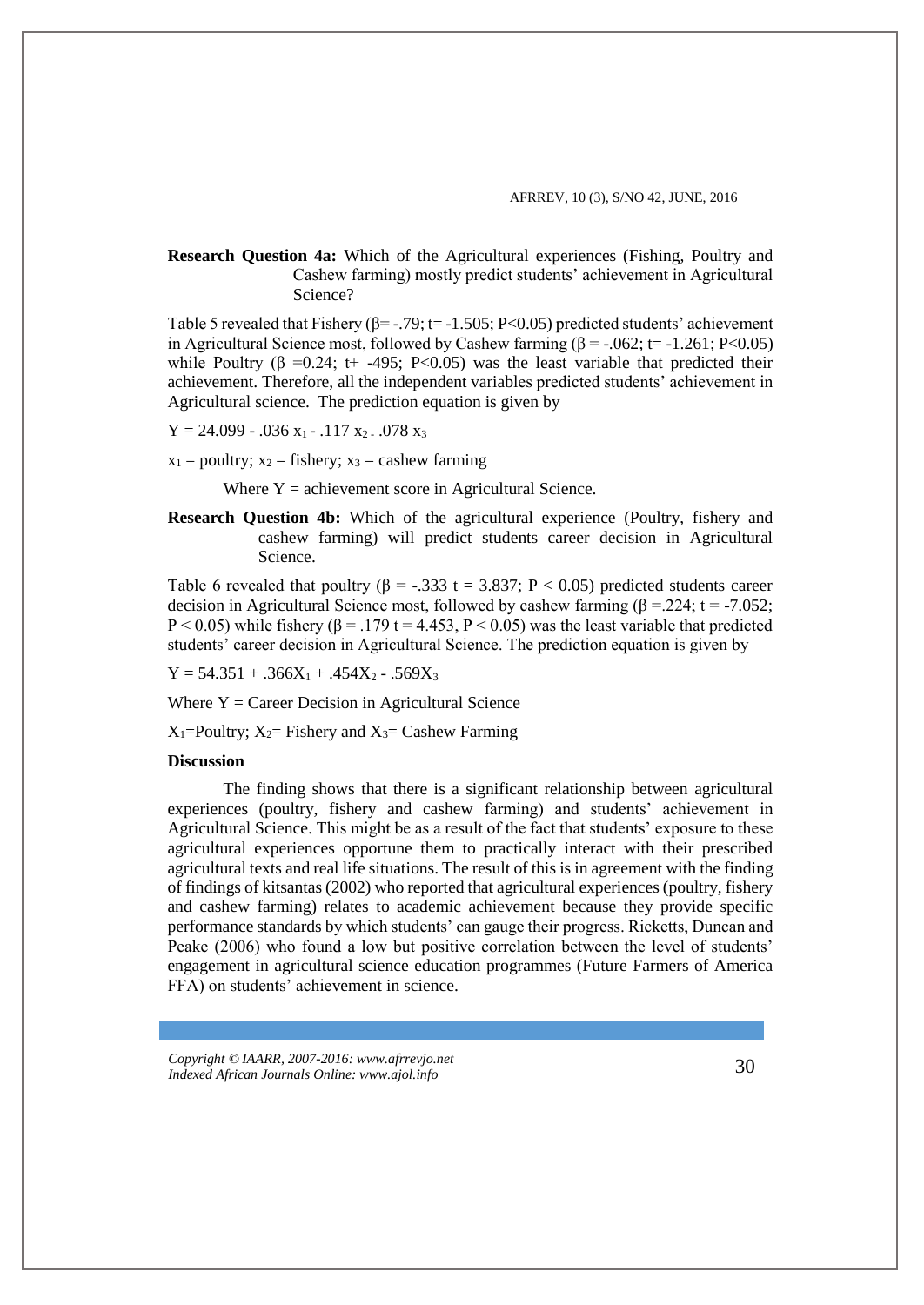The finding shows that there is a significant relationship between agricultural experiences (poultry, fishery and cashew farming) on students' career decision in Agricultural Science. The finding of significant relationship is in accordance with the findings of Fizer (2013) who found that Future Farmers of America (FFA) which teaches high school students about topics related to agriculture through classes, hands on experience, competitions, and conventions played a bigger role in choosing a major in Agricultural field. It also supports the findings of Wildman and Torres (2002) who also found that prior agricultural experience, including FFA, was very important to students when choosing a major in agricultural field. Adam, Marx, Jon and Kitchel (2014) in their study found that supervised Agricultural Experiences (SAEs) did not highly influence secondary agricultural education students' career decisions self-efficacy.

This finding of positive correlation negates the research work of Alibayghi, Afsharzade, Moradi and Pirmoradi (2014) who in their study found that the experience of the youth was not significant on students' choice of careers in Agriculture. Adedapo, Sawant, Kobba and Bhise (2014) found significant relationship between work experience in agriculture on students' choice of agriculture as a course and profession among youths in the University.

The results showed that there is a significant joint contribution of agricultural experiences (Fishery, Poultry and Cashew Farming) on students' academic achievement in agricultural science. This implies that agricultural experiences (fishery, poultry and cashew farming) significantly contributed to students' academic achievement in agricultural science. However, the positive significant relationship and contributions of all the independent variables to achievement in agricultural science may be as a result of the fact that students have a specific interest and exposure towards agricultural science. The result of the study corroborates the findings of Linn (1992) who found that attitude associated with science appear to affect students' participation in science as a subject and impact performance in science.

The results showed that there is a significant joint contribution of agricultural experiences (Fishery, Poultry and Cashew Farming) on students' career decision in Agricultural Science. The findings agreed with the findings of Adedapo, Sawant, Kobba and Bhise (2014) who in their study found significant relationship between work experience in agriculture on students' choice of agriculture as a course and profession among youths in the University. This negates the research work of Levon and Bowen (2005) who found that former students who chose a career in agriculture reported that several themes influenced their chose of career they included career opportunities, high school educational experiences, and work experiences.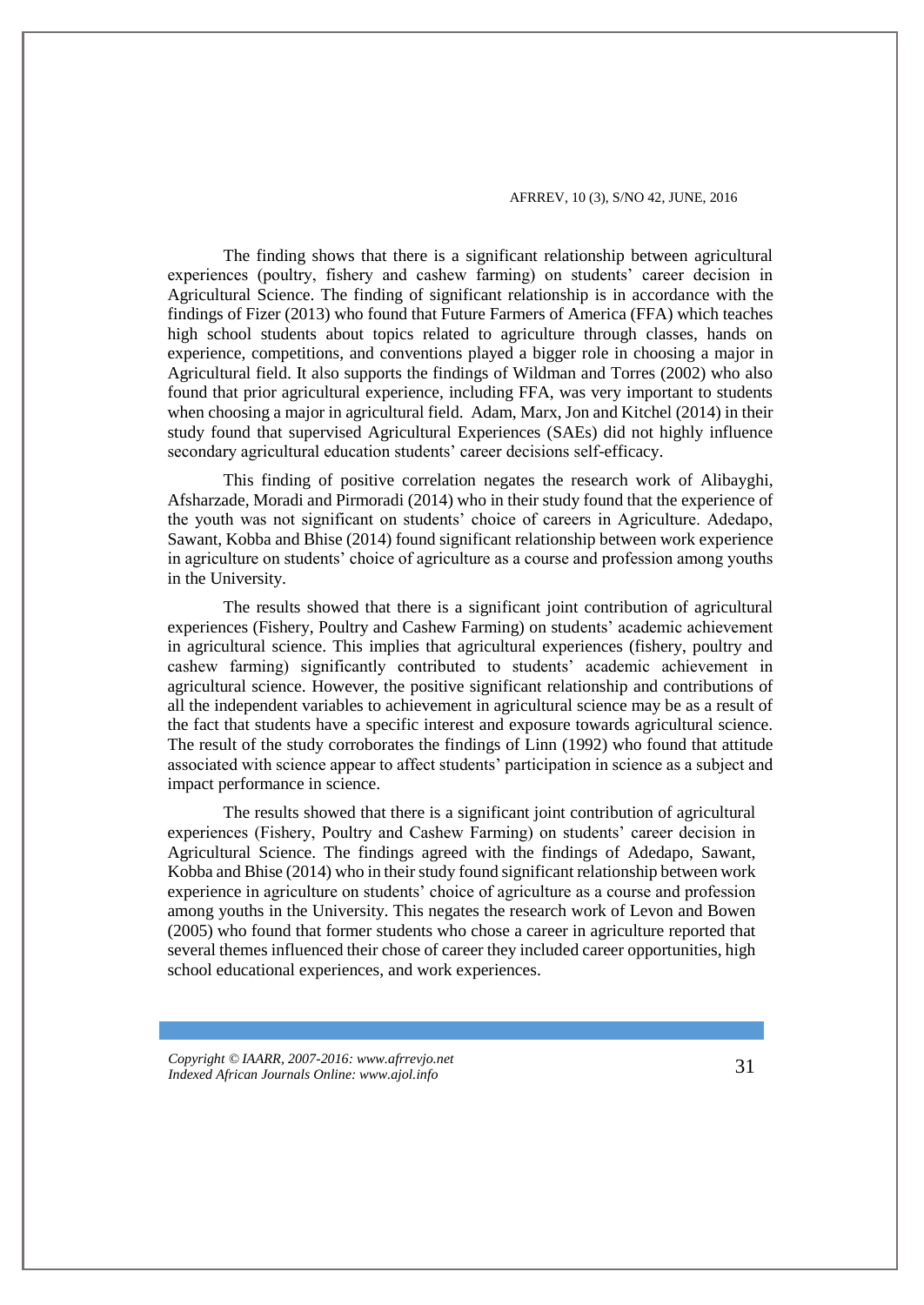The findings also revealed that all of the independent variable (poultry, fishery and cashew farming) had significant relative contribution to students' achievement in and their career decision in Agricultural Science. This implies, that each independent variable predicted students' achievement in and their career decision in Agricultural Science. This might be as a result of the exposure that students' had on all these agricultural experiences. The fact that poultry farming most predicted students' career decision indicates that this may be seen as a viable means of livelihood and increased economic empowerment especially in the light of high levels of unemployment and the need for entrepreneurship development in Nigeria. More Students may therefore be encouraged to opt for agricultural science careers.

# **Conclusion**

This study investigated agricultural experiences as correlates of Secondary School Students' achievement in and career decisions in agricultural science. All the three independent variables (Fishery, Poultry and Cashew farming) had significant correlation, composite and relative contributions to students' achievement in and career decision in agricultural science. In order to improve students' achievement in secondary schools Agricultural Science, teachers should conduct effective Agricultural teaching activities and expose students to different Agricultural experiences in such a way as to arouse their interest and foster a more positive attitude towards a career decision in agricultural science.

# **Recommendations**

- 1. Agricultural Science teachers should expose students to viable learning activities in poultry, fishery and cashew farming to provide them with the knowledge, skills and experience and to develop their interest in the subject.
- 2. Curriculum planners should effectively integrate these three components of agricultural science into the curriculum content at the Secondary School level, and it should not be streamlined to only science students because of its educational value and it relevance to the needs of the individual learner and society as a whole.
- 3. Schools and teachers should be supported by agricultural enterprises, farmers' associations and other agro-allied industries by means of sponsorship to expose the Agricultural Science Students to these agricultural experiences and workshops that will provide them with more knowledge and experience as well as employment.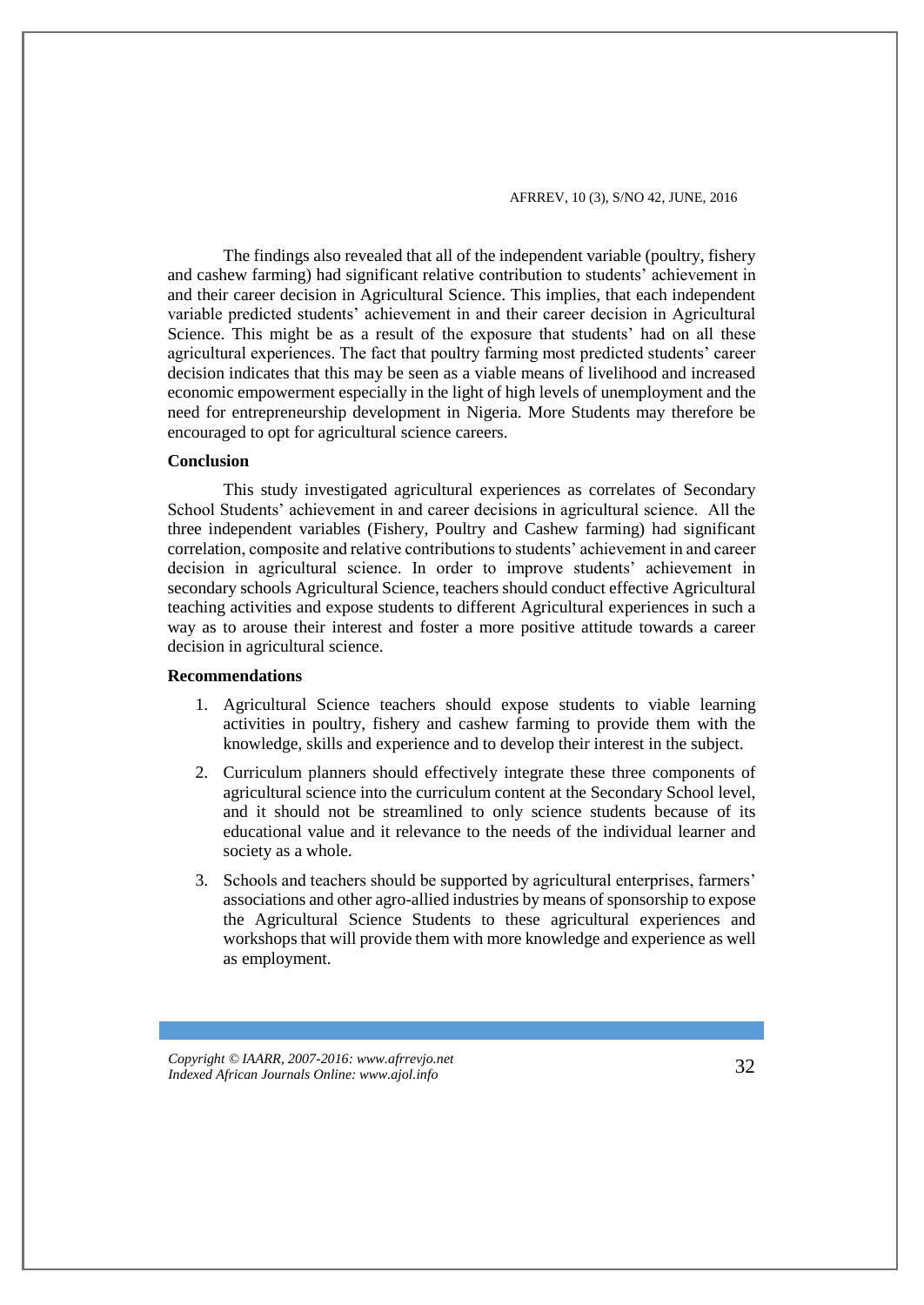4. Government should ensure increase in research and development efforts as well as extension outreach where students can be funded to practice as agriculturists.

# **References**

- Abimbola, O. A. & Balschweid, M. A. (2013). Investigating community factors as predictors of rural 11th grade agricultural science students' choice of careers in Agriculture. *Journal of Agricultural Education,* 49 (4), 1–10. Retrieved from http://Doi:10.5032/jae.2008.04001.
- Adedapo, A. O., Sawant, P. A., Kobba, F. & Bhise, R. N. (2014). Determinants of career choice of agricultural profession among the students of College of Agriculture in Maharashtra state, India. *IOSR Journal of Agriculture and Veterinary Science (IOSR-JAVS),* 7(9), 12-18.
- Adam A. M., Jon C. S., & Kitchel, T. (2014). Secondary agricultural education program and influences on career decision self-efficacy. *Journal of Agricultural Education*, 55(2), 214-229. Retrieved 26 April, 2016 from http://doi:10.5032/jae.2014.02214
- Adane, S. R. & Adams, E. H. (2011). Rural appalachian youth's vocational/educational post-secondary aspirations: Applying social cognitive career theory. *Journal of career Development,* 33(2),87 – 111.
- Adegoke, A. O. (2002). Factors influencing career choices of urban agricultural education students. *Journal of Agricultural Education,* 46(2), 24-35. Retrieved from doi:10.5032/jae.2005.02024
- Alibayghi, A., Afsharzade, N., Moradi, A. P. & Pirmoradi, M. (2014). Predictors of agricultural science students' choice of careers in agriculture: A case from Kermanshah Province, Iran. *Scholarly Journal of Agricultural Science*, 4(7), 403-409.
- Arrington & Hoover (2004). SAE research findings. *The Agricultural Education Magazine*, 67(5), 9 -11.
- Bandura, A., Barbaranelli, C., Caprara, G. V. & Pastorelli, C. (2001). Self-efficacy beliefs as shapers of children's aspirations and career trajectories. *Child Development, 72:* 187– 206. doi:10.1111/1467-8624.00273
	- Battle, B. (2003). *4-H, FFA helps shape leaders of tomorrow*. The Tennessean. Nashville, TN. W.29.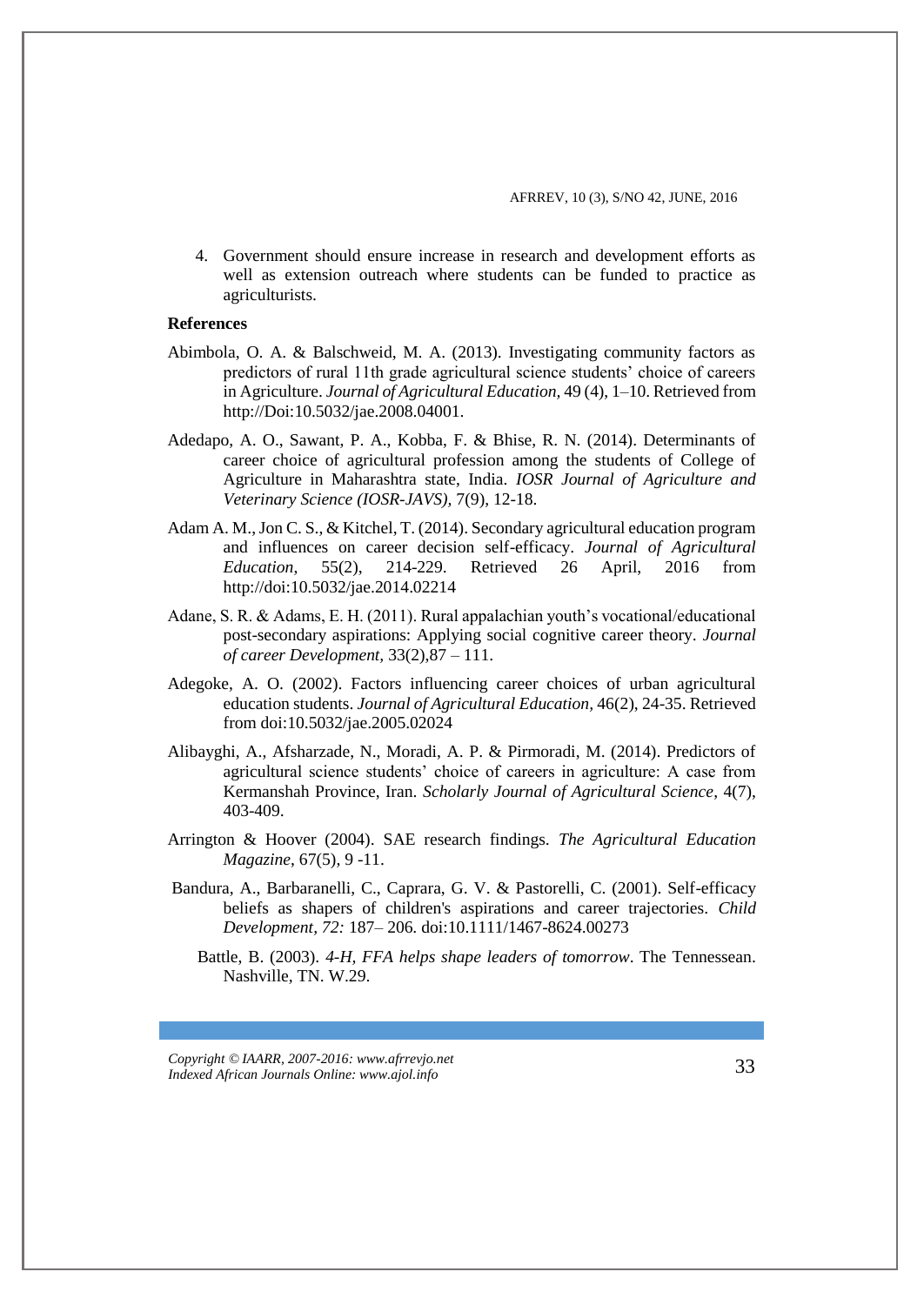- Betz, N. E. & Taylor, K.M. (2006). *Manual for career decision, Self-efficacy and CDSE short form*. Columbus: OH.
- Boud, D. & Miller, N. (1996). *Working with experience: Animating learning*. London, England. Retrieved from [http://74.125.155.132/scholar?q=cache:99ImzvJo](http://74.125.155.132/scholar?q=cache:99ImzvJ)UMUJ:scholar.google.com/ andhl=en.
- Cheek, J. G., Arrington, L. R., Carter, S. & Randell, R. S. (1994). Relationship of supervised agricultural experience program participation and student achievement in agricultural education. *Journal of Agricultural Education, 35*(2), 1-5.
- Conroy, C. A., Scanlon, D. C. & Kelsey, K. D. (1996). Influences on adolescent job choice implications for teaching career awareness in agricultural education. *Journal of Agricultural Education,* 39(2), 30-38. Retrieved from http://Doi:10.5032/jae.1998.02030.
- Croom, (2001). Non-occupational supervised experience. *The Agricultural Education Magazine,* 64(6), 15- 16.
- Dewey (2008). *Experience and education*. London and New York: Macmillan. pp 11- 59
- Fizer, D. (2013). *Factors affecting career choices of college students enrolled in agriculture.* M. Sc. Research paper, Agriculture and Natural Resources, University of Tennessee.
- IBRD. (1989). *Sub-Saharan Africa: From crises to sustainable development. A long term perspective*. The World Bank, Washington D.C.
- Gati, I. & Saka, N. (2001). High school students' career related decision making difficulties. *Journal of Counselling and Development*, 3(79),331-340. Retrieved from http://Doi:10. 1002/j.1556-6676.2001tb01978x
- Giannakos, I. (1999). Patterns of career choice and career decision making selfefficacy*. Journal of Vocational Behavior,* 54, 244-258. Retrieved from [http://doi:10.1006/jvbe.1998.1668.](http://doi:10.1006/jvbe.1998.1668)
- Goecker, A D., Smith, P.G, Smith, E., & Goetz, R. (2010). Employment opportunities for college graduates in food, renewable energy, and the environment: United States, 2010-2015. Retrieved from Purdue University website: http://www.ag.purdue.edu/USDA/employment/Documents/USDAEmployOp 2010.pdf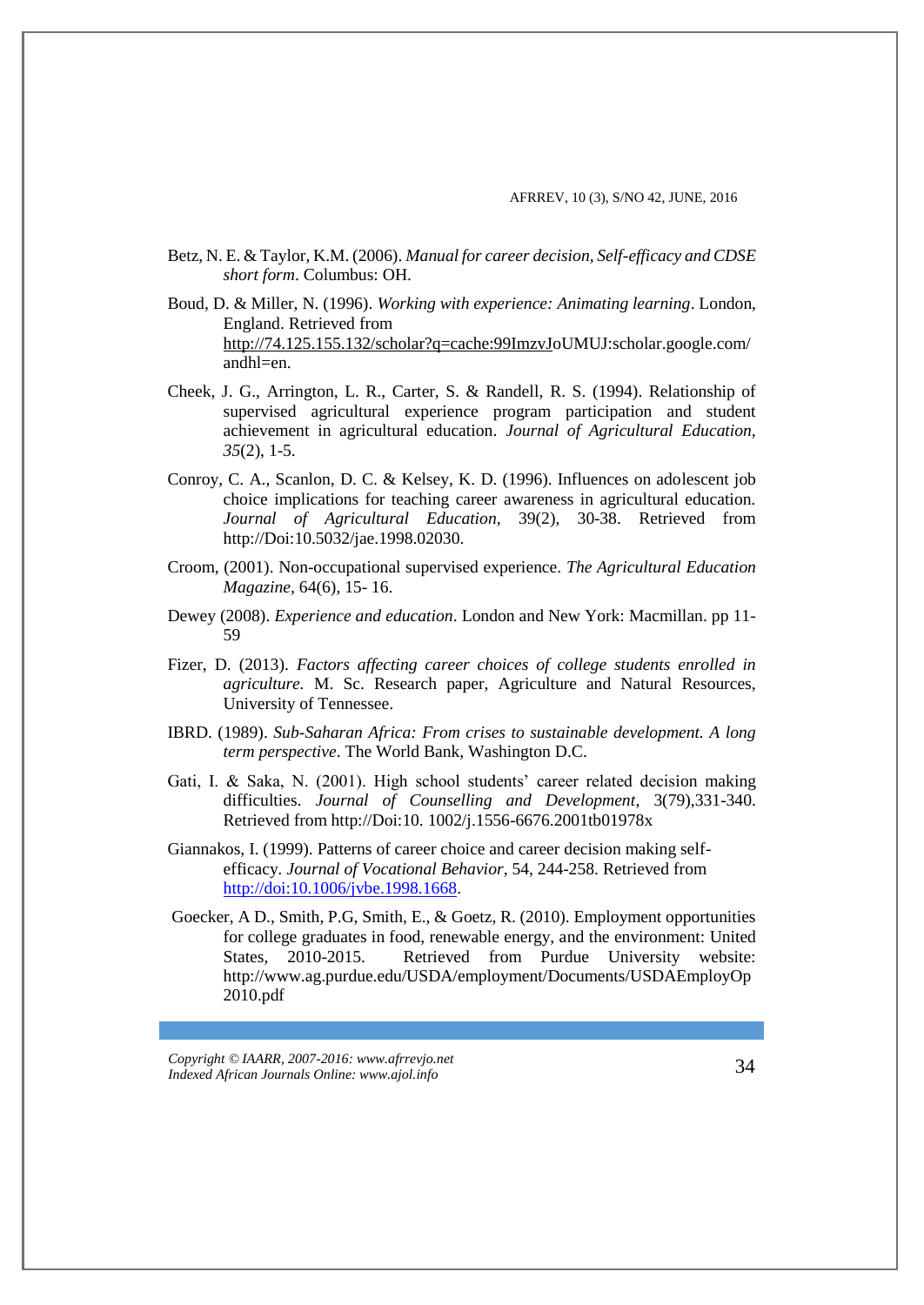Herbert, J. O. (1995). *Career maturity inventory*. Monterey, CA: CTB/McGraw-Hill.

- Hughey, K. F. and Hughey, J. K. (1999). Preparing student for the future: Making career development a priority. *Journal of career development*, 25(3), 203-216. Retrieved from http://doi:10.1023/A:1022937506326
- Julian, H. E. (1999). Barrier to adolescents' information seeking for career decision making. *Journal of the American society for information science,* 50(1), 38-48. Retrieved from http://doi:0002-8231/99010038-11
- Kanaimba, E. (2009). *Prioritize agriculture*. www.mmegibw.com. Mmegi. Retrieved July 16, 2009.
- Levon T. E. & Bowen, B. E. (2005). Factors influencing career choices of urban agricultural education student. Journal of Agricultural Education, 46(2); 24 – 35.
- Mousaii, M. & Amani, O. 2010. Effective Factors on Rural youth attitude of Kohgiluyeh and Boyer-Ahmad Province toward employment on Agriculture Department. *Agric. Promotion and Educ. J*. 3th year, 2: 38-48.
- Neil, K. (2003). Agricultural experience program quality. *Journal of Agricultural Education*, 37(4), 25-37.
- Ogunleye, (2002). Keynote Address on Agricultural mechanization in integrated rural development. *Proc. NSAE* 2, 16 – 25.
- Opara, A. C. (2006). Government policies and their implications for productivity improvement in agriculture. *Paper presented at a Workshop on Effective Agricultural Inputs Management for Improved Productivity*. Modotel, Owerri. 31 March 2006.
- Pawlak, J., Pellizzi, D. & Fiala, M. (2002). On the development of agricultural mechanization to ensure a long-term world food supply. Agricultural Engineering International: the CIGR *Journal of Scientific Research and Development*, 4.
- Phipps, l. J., Osborne, E. W., Dyer, J. E. & Ball, A. (2008). *Handbook on agricultural education in public schools*. (6th ed). Clifton Park, NY: Thompson Delmar Learning
- Ricketts, J. C., Duncan, D. W. & Peake, J. B. (2006). Science achievement of high school students in complete programs of agric science education. *Journal of Agricultural Education,* 47(2), 48 – 55.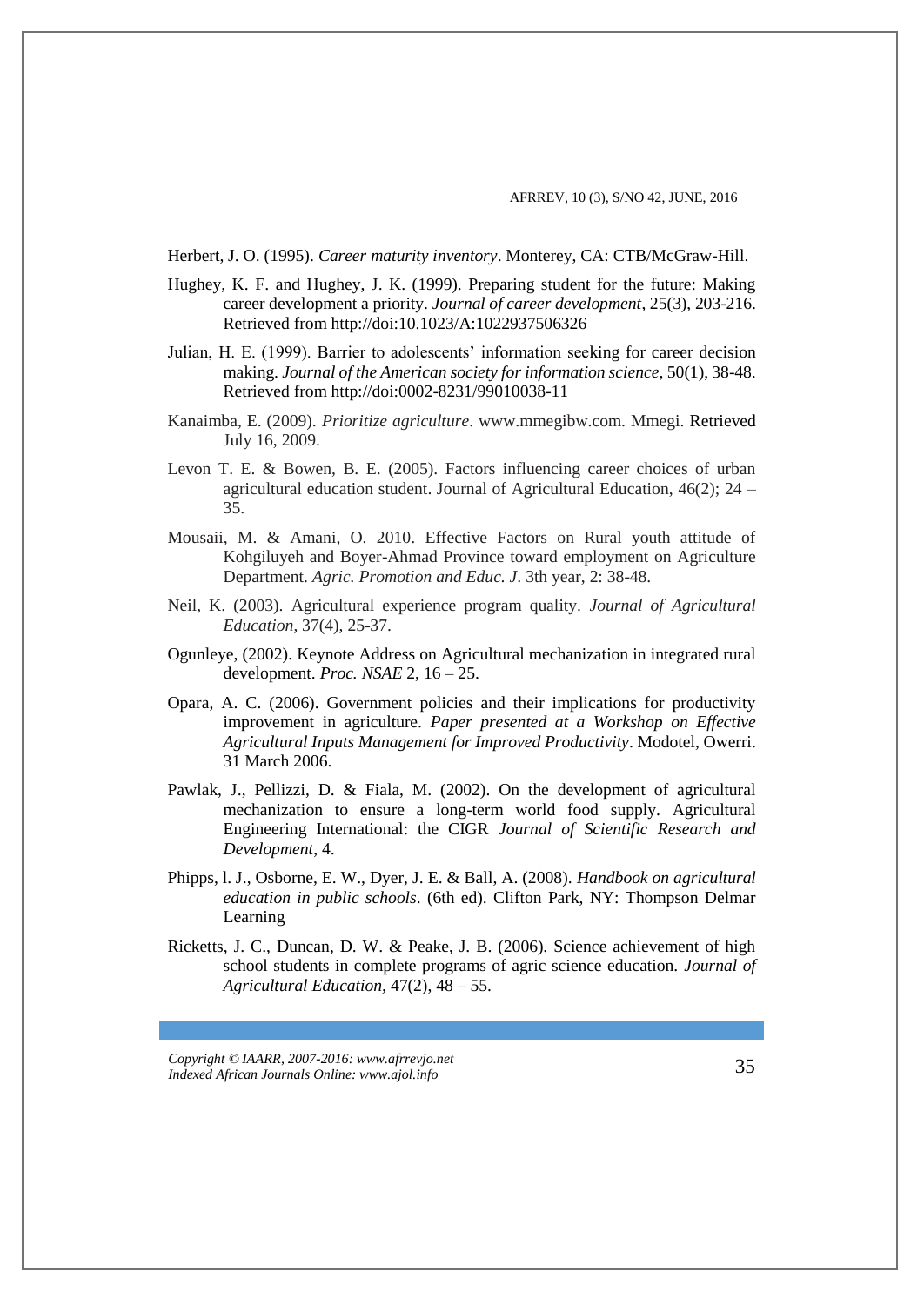- Scofield, G. (1994). An Iowa study: Factors affecting agriculture student's career choice. *NACTA Journal, 38*(4), 28-30.
- Steele, R. (1997). Analysis of the continuing decline in use of supervised agricultural experience. *Journal of Agricultural Education,* 38(2), 49-58.
- Vidal-Brown, S. A. and Thompson, B. (2001). The career assessment diagnostic inventory: A new career indecision assessment tool. *Journal of career Assessment.* 9(2), 181-196. Retrieved from [http://doi:10.1177/106907270100900206.](http://doi:10.1177/106907270100900206)
- Usman & Memeh (2007). Student and teacher attitude toward and performance in an integrated science/agriculture course. Paper presented at the 47th Annual Central Region Research Conference in Agricultural Education. St. Louis, MO.
- West African Examinations Council (WAEC), 2003, 2009 Chief Examiner's Report. Yaba, Lagos.
- Wildman, M. L. & R.M. Torres. 2002. Factors influencing choice of major in agriculture. *NACTA Journal*, 46(3), 4.

# **APPENDIX**

# **LIST OF TABLES**

**Table 1:** Correlation matrix of independent variables on Students' Agricultural Experiences (Fishing, Poultry and Cashew Farming) and Students' achievement in Agricultural Science.

|                  | <b>TEST</b> | <b>AGPOULTRY</b> | <b>AGFISHERY</b> | <b>AGCCASHEW</b> |
|------------------|-------------|------------------|------------------|------------------|
| <b>TEST</b>      |             |                  |                  |                  |
| <b>AGPOULTRY</b> | $-.093*$    |                  |                  |                  |
| <b>AGFISHERY</b> | $-.127*$    | $.534*$          |                  |                  |
| <b>AGCASHEW</b>  | $-.117*$    | $.432*$          | $.551*$          |                  |
| <b>MEANS</b>     | 16.86       | 31.37            | 31.22            | 31.54            |
| S.D              | 5.624       | 3.770            | 3.809            | 4.509            |

**\*** Denotes correlation at 0.05 Level of Significant.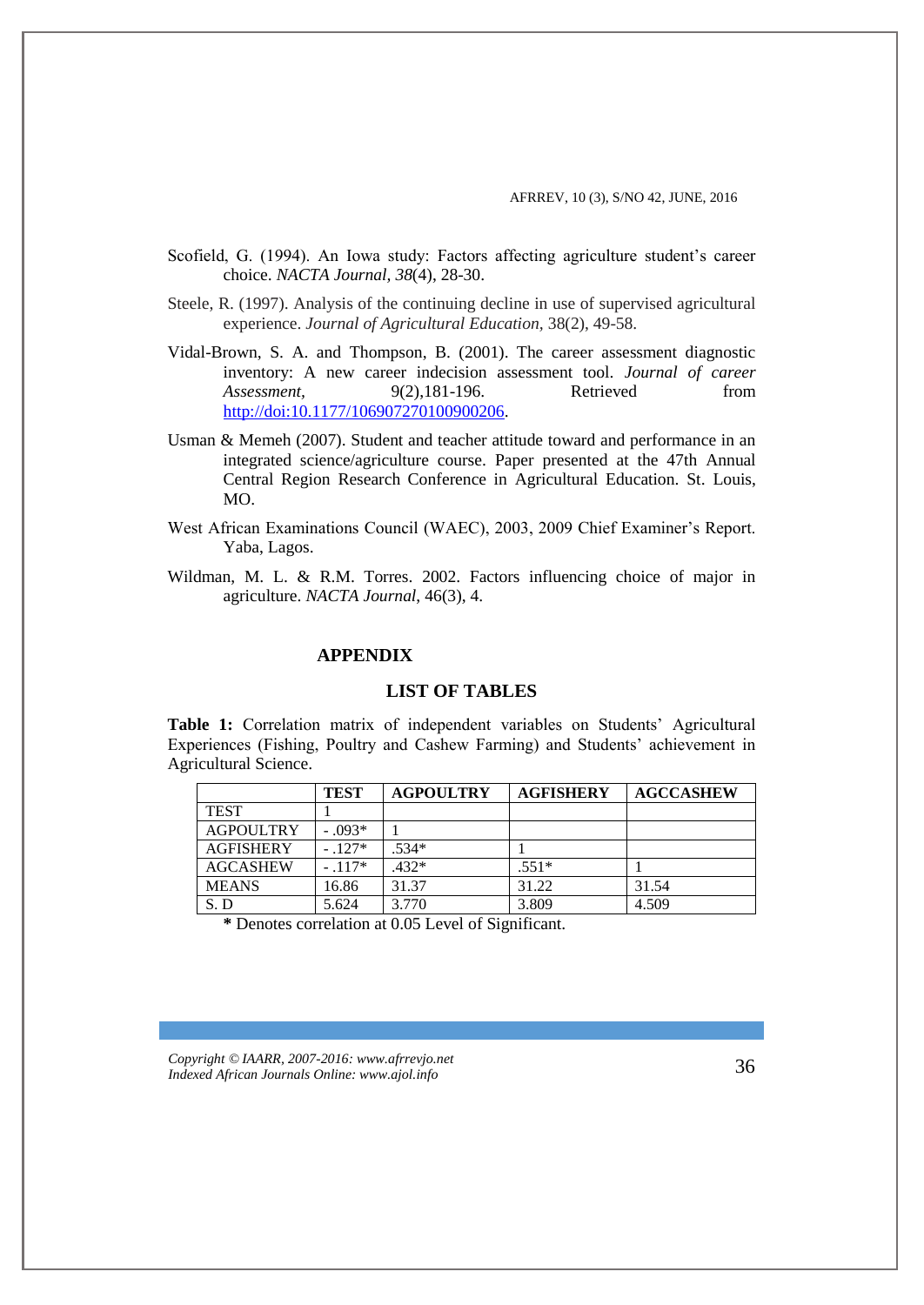|                  | <b>CAREER</b><br><b>DECISION</b> | <b>AGPOULTRY</b> | <b>AGFISHERY</b> | <b>AGCCASHEW</b> |
|------------------|----------------------------------|------------------|------------------|------------------|
| <b>TEST</b>      |                                  |                  |                  |                  |
| <b>AGPOULTRY</b> | $.155*$                          |                  |                  |                  |
| <b>AGFISHERY</b> | $.136*$                          | .534*            |                  |                  |
| <b>AGCASHEW</b>  | $132*$                           | $.432*$          | $.551*$          |                  |
| <b>MEANS</b>     | 62.04                            | 31.37            | 31.22            | 31.54            |
| S. D             | 7.701                            | 3.770            | 3.809            | 4.509            |

**Table 2:** Correlation matrix between agricultural experiences (Fishery, Poultry and Cashew farming) and Students' career decision in agricultural science

**\*** Denotes correlation at 0.05 level of significant.

**Table 3:** Summary of Multiple Regression Composite contribution of agricultural experiences (Fishing, Poultry and Cashew Farming) to Students' achievement in agricultural science

| <b>MODEL</b>                        | <b>SUM</b><br>OF | D F | <b>MEAN</b>   | F     | SIG.    |  |  |
|-------------------------------------|------------------|-----|---------------|-------|---------|--|--|
|                                     | <b>SQUARE</b>    |     | <b>SQUARE</b> |       |         |  |  |
| Regression                          | 373.756          | 3   | 124.585       | 3.991 | $.008*$ |  |  |
| Residual                            | 18728.712        | 600 | 31.215        |       |         |  |  |
| Total                               | 19102.469        | 603 |               |       |         |  |  |
|                                     |                  |     |               |       |         |  |  |
|                                     |                  |     |               |       |         |  |  |
| $R = .140a$                         |                  |     |               |       |         |  |  |
| $R^2 = .020$                        |                  |     |               |       |         |  |  |
| Adjusted $R^2$ = .015               |                  |     |               |       |         |  |  |
| Std Error of the estimate $= 5.587$ |                  |     |               |       |         |  |  |
|                                     |                  |     |               |       |         |  |  |

\*denote significant relationship at 0.05 significance level

**Table 4:** Summary of Multiple Regression Composite contribution of agricultural experiences (Fishing, Poultry and Cashew Farming) to students' career decision in Agricultural Science

| <b>TAMODEL</b> | <b>SUM</b><br>OF<br><b>SQUARE</b> | D F | <b>MEAN</b><br><b>SOUARE</b> | F      | SIG.        |
|----------------|-----------------------------------|-----|------------------------------|--------|-------------|
| Regression     | 3665.971                          | 3   | 1221.990                     | 22.807 | $.000^\ast$ |
| Residual       | 32147.367                         | 600 | 53.579                       |        |             |
| Total          | 35813.338                         | 603 |                              |        |             |
|                |                                   |     |                              |        |             |
|                |                                   |     |                              |        |             |
|                |                                   |     |                              |        |             |